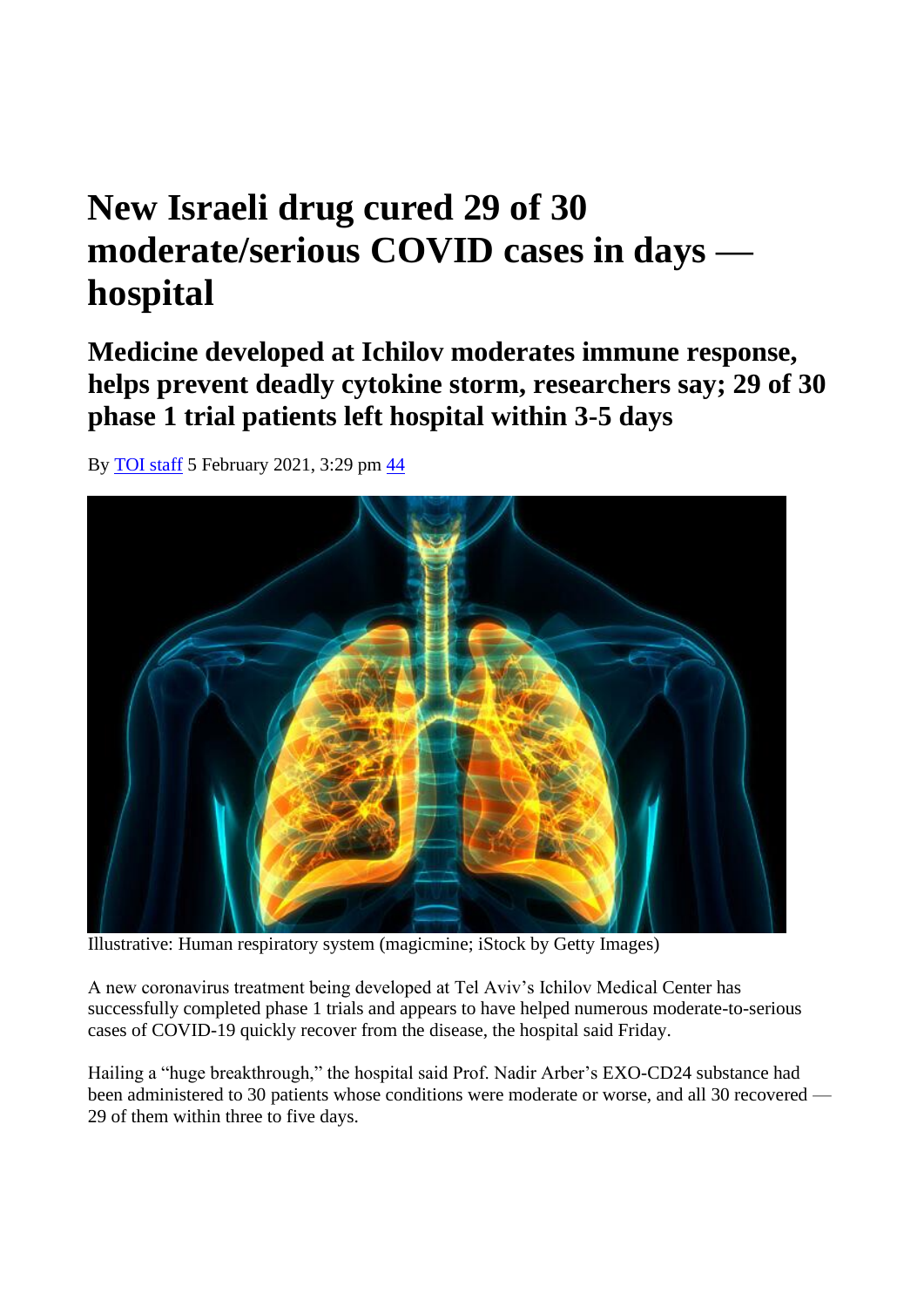

The medicine fights the cytokine storm — a potentially lethal immune overreaction to the coronavirus infection that is believed to be responsible for much of the deaths associated with the disease.

[Get The Times of Israel's Daily Edition by email and never miss our top stories Free Sign Up](https://www.timesofisrael.com/signup/?utm_source=toi-articles&utm_medium=middle-link&utm_campaign=signup-buttons) 

It uses exosomes — tiny carrier sacs that shuttle materials between cells — to deliver a protein called CD24 to the lungs, which Arber has spent decades researching.

"This protein is located on the surface of cells and has a well known and important role in regulating the immune system," said researcher Shiran Shapira of Arber's lab.

The protein helps calm down the immune system and curb the storm.

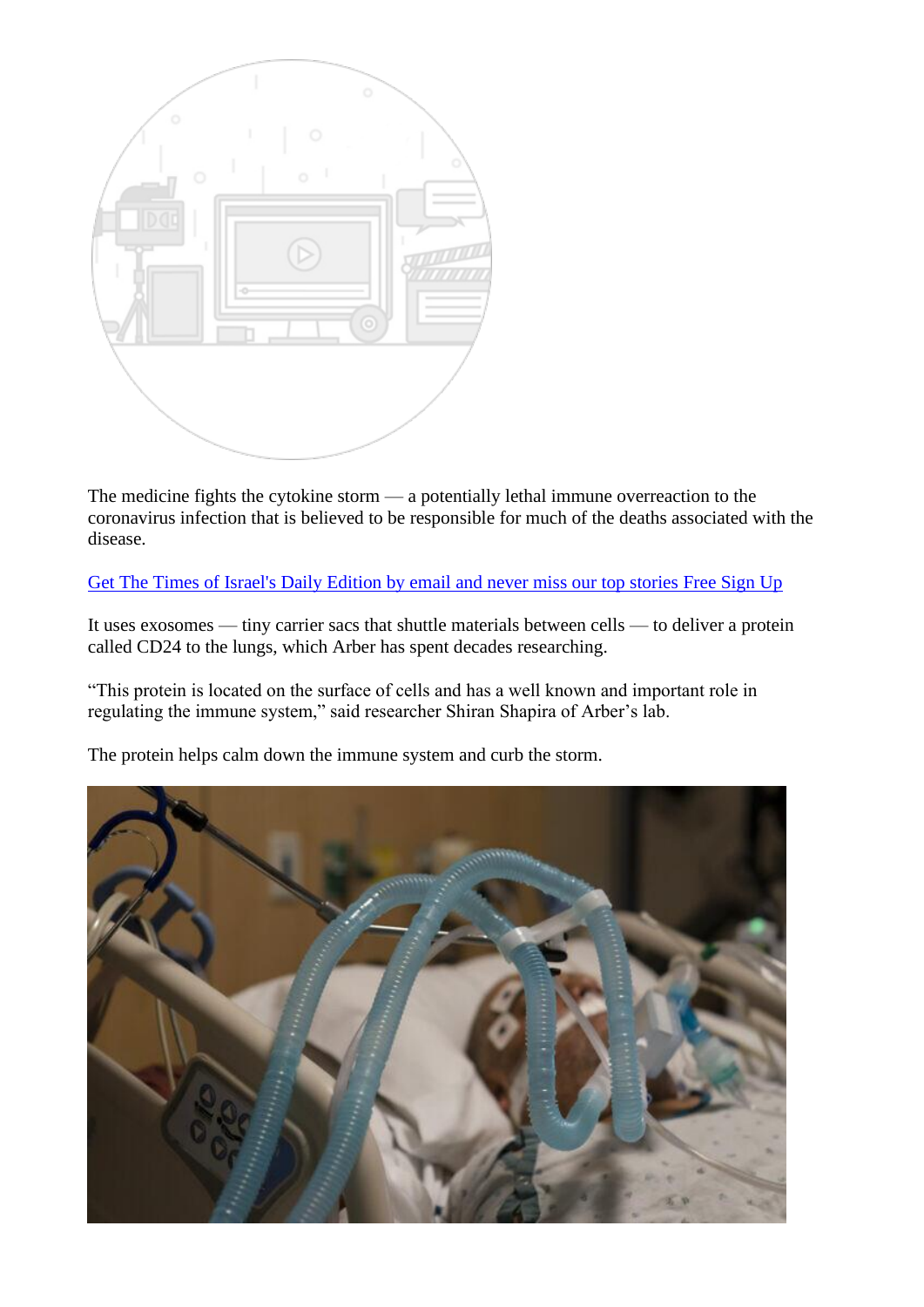In this Nov. 19, 2020, file photo, ventilator tubes are attached to a COVID-19 patient at Providence Holy Cross Medical Center in the Mission Hills section of Los Angeles (AP Photo/Jae C. Hong, )

"The preparation is inhaled once a day for a few minutes, for five days," Arber said. "The preparation is directed straight to the heart of the storm — the lungs — so unlike other formulas… which selectively restrain a certain cytokine, or operate widely but cause many serious side effects, EXO-CD24 is administered locally, works broadly and without side effects."

The medicine will now move on to further trial phases, but hospital officials were already hailing it as a possible game-changer in fighting serious COVID-19 illness.

Ichilov director Roni Gamzu, the former coronavirus czar, said the research "is advanced and sophisticated and may save coronavirus patients. The results of the phase 1 trial are excellent and give us all confidence in the method [Arber] has been researching in his lab for many years."

He added: "I am proud that at Ichilov we are… possibly bringing a blue and white remedy to a terrible global pandemic."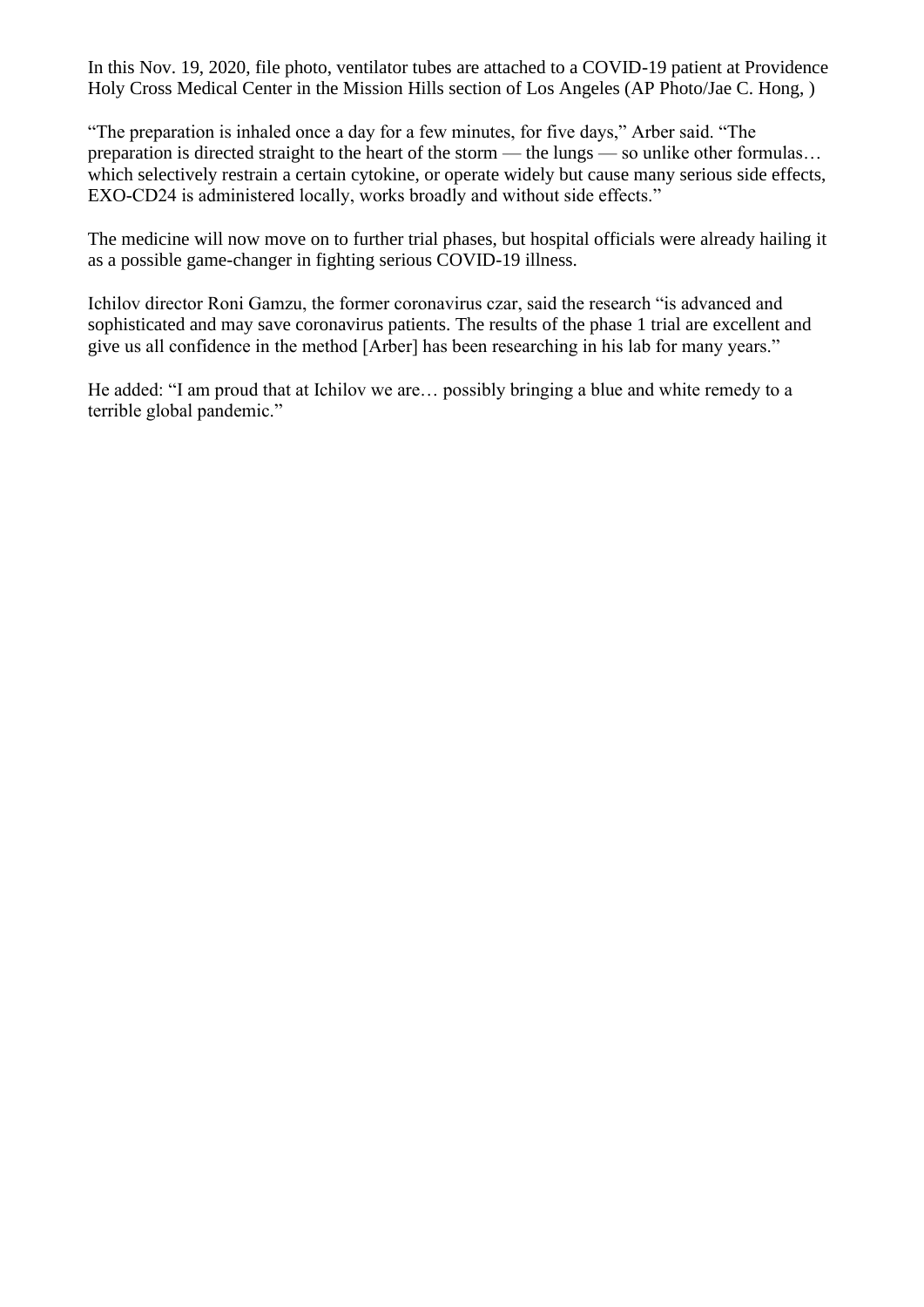## **Has Israel just found the cure for Covid?**

**Experimental Covid drug cures 30 out of 30 moderate to severe cases in Phase I clinical trial at Israeli hospital. Second new drug also shows promise.**

By [Abigail Klein Leichman](https://www.israel21c.org/writer/abigail-klein-leichman/) February 7, 2021, 2:10 pm



Dr. Nadir Arber in his lab where EXO-CD24 was developed. Photo courtesy of Tel Aviv Sourasky Medical Center.

Even with Israel's world-leading rollout of [Covid-19 vaccinations,](https://www.israel21c.org/what-the-world-can-learn-from-israels-fast-vaccine-rollout/) drugs to treat Covid patients are in desperate need across the world.

Two such drugs developed in Israel show great promise in clinical trials: EXO-CD24 and Allocetra.

[UNCOVER ISRAEL -](https://www.israel21c.org/wp-content/themes/rgb/popup.php) Get the ISRAEL21c [Weekly Edition free by email](https://www.israel21c.org/wp-content/themes/rgb/popup.php)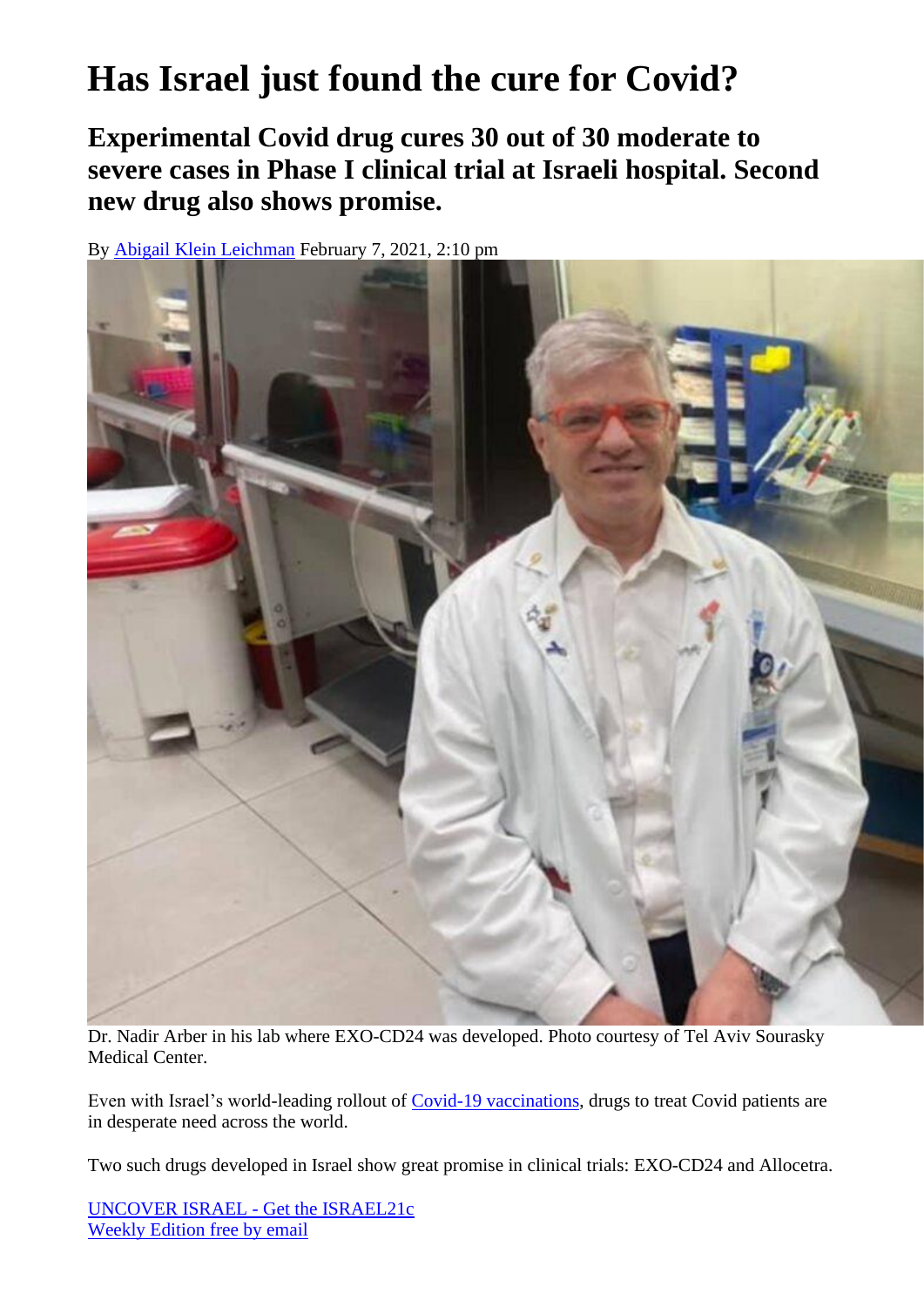#### [Sign Up Now!](https://www.israel21c.org/wp-content/themes/rgb/popup.php)

EXO-CD24, an experimental inhaled medication developed at [Tel Aviv Sourasky Medical](https://www.tasmc.org.il/sites/en/Pages/default.aspx)  [Center,](https://www.tasmc.org.il/sites/en/Pages/default.aspx) cured all 30 moderate-to-severe cases in a Phase I clinical trial.

Developed over the past six months at the hospital, EXOCD24 stops the "cytokine storm" – where the immune system goes out of control and starts attacking healthy cells – that occurs in the lungs of 5-7% of Covid-19 patients.

"To date, the preparation has been tried with great success on 30 severe patients, in 29 of whom the medical condition improved within two to three days and most of them were discharged home within three to five days. The 30th patient also recovered but after a longer time," the hospital reports.

"The drug is based on exosomes, [vesicles] that are released from the cell membrane and used for intercellular communication. We enrich the exosomes with 24CD protein. This protein is expressed on the surface of the cell and has a known and important role in regulating the immune system," explained Dr. Shiran Shapira, director of the laboratory of Prof. Nadir Arber, who has been researching the CD24 protein for over two decades.

"The preparation is given by inhalation, once a day, for only a few minutes, for five days," Shapira said.

She said the experimental treatment has two unique characteristics. The first is that it inhibits the over-secretion of cytokines. The second is that it is delivered directly to the lungs and therefore has no systemic side effects that injected or oral drugs can cause.

"Even if the vaccines perform their function, and even if no new mutations are produced then still in one way or another the corona will remain with us," said Arber, director of the medical center's [Integrated Cancer Prevention Center.](https://www.tasmc.org.il/sites/en/Personnel/Pages/Arber-Nadir.aspx) "To this end, we have developed a unique drug, EXO-CD24."

Arber added that this advanced preparation "can be produced quickly and efficiently and at a very low cost in every pharmaceutical facility in the country, and in a short time globally."

Prof. Ronni Gamzu, CEO of the medical center, said, "Prof. Arber's results for first-phase research were excellent and gave us all confidence in the method he has been researching [here] for many years. I personally assisted him in further obtaining the approvals from the Ministry of Health for further research<sup>"</sup>

#### **Allocetra**

Meanwhile, Enlivex Therapeutics last week reported positive results from a multi-center Phase II clinical trial of its experimental Covid-19 immunotherapy drug Allocetra in severe and critical Covid-19 patients.

[We reported in October](https://www.israel21c.org/5-severe-covid-patients-cured-by-experimental-drug/) that five Covid-19 intensive care patients were discharged from Hadassah University Medical Center in Jerusalem after treatment withAllocetra.

Nine severe and seven critical Covid-19 patients were treated with Allocetra in the Phase II clinical trial. Fourteen of them recovered and were discharged from the hospital after an average of 5.3 days.

The Phase II trial originally was expected to enroll 24 patients but was "completed early in support of anticipated accelerated regulatory filings of the trial's positive safety and efficacy data," Enlivex reported.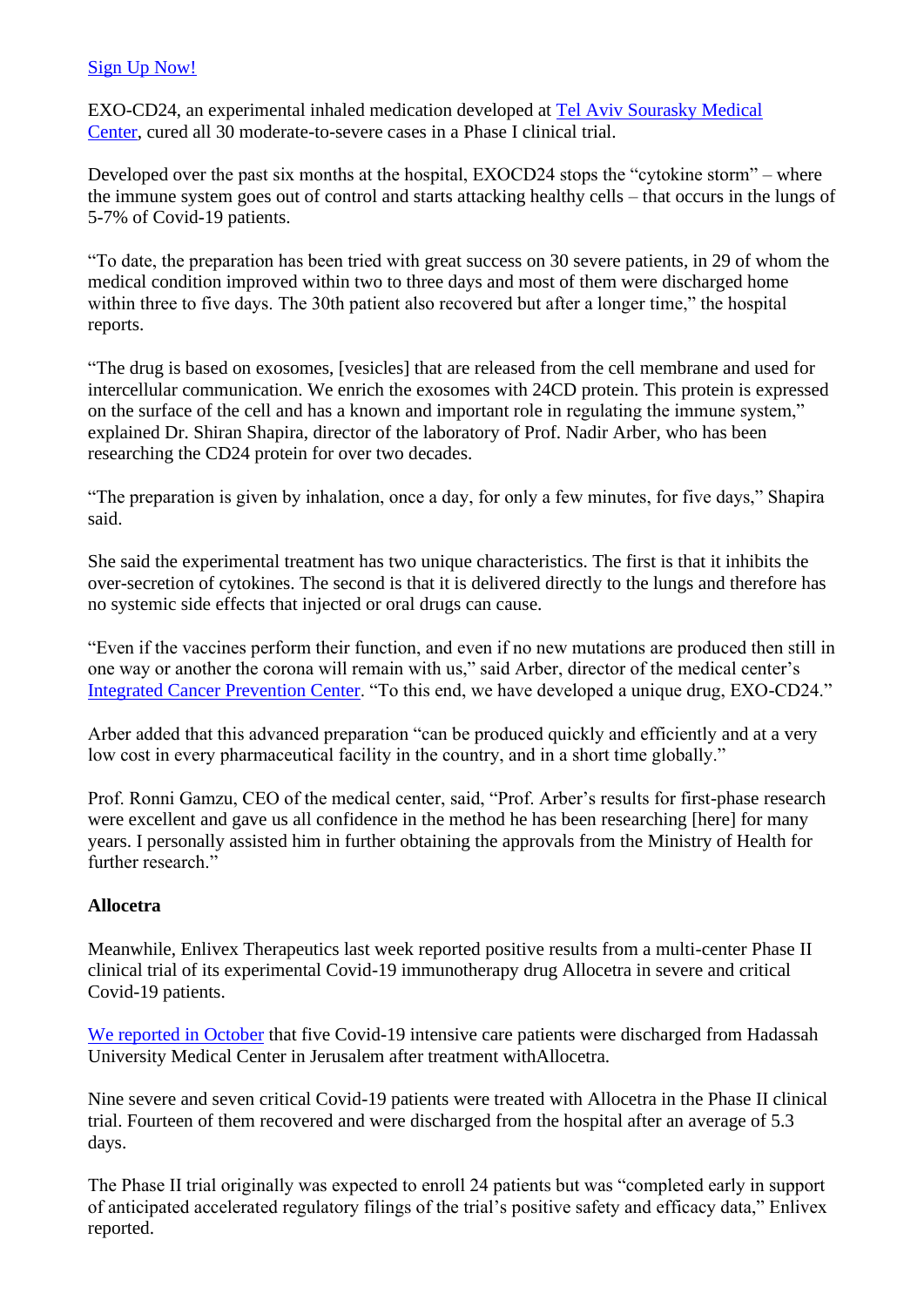Altogether, 19 out of 21 Phase II and Phase Ib Allocetra trial patients recovered and were discharged from the hospital after an average of 5.6 days. Most of the patients in both studies had pre-existing risk factors such as male gender, obesity and hypertension.

"The results we have seen from the 12 Covid-19 patients treated to date with Allocetra are exciting," said Prof. Vernon van Heerden, head of the General Intensive Care Unit at Hadassah and the lead investigator of both clinical trials.

"The Phase II patients who have been discharged from the hospital are currently healthy. We believe that these compelling results have demonstrated the safety and efficacy of Allocetra in these complicated patients, highlighting the potential of Enlivex's product candidate to benefit severe and critical Covid-19 patients as well as others suffering from cytokine storms and organ dysfunctions across various clinical indications."

Allocetra is based on the research of Enlivex chief scientific and medical officer Dr. Dror Mevorach, head of internal medicine and of one of Hadassah's coronavirus wards. It works by restoring balance to the immune system.

Mevorach said Allocetra "may have utility as a safe and efficacious treatment … regardless of the specific coronavirus mutation that afflicted the patients, and across different life-threatening, high mortality clinical indications with high unmet medical needs."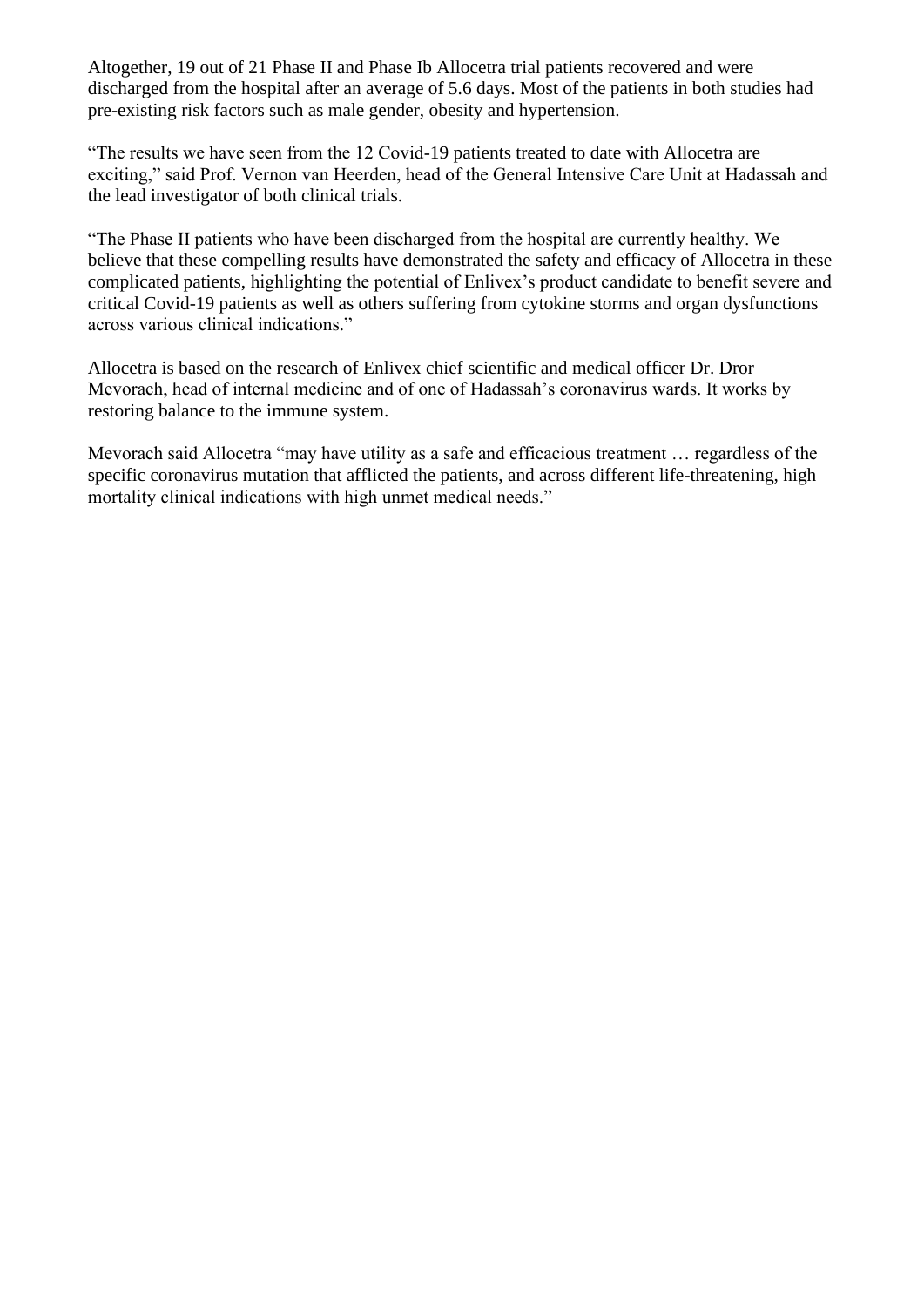### **Израел разработи две ефикасни лекарства срещу COVID-19 - Allocetra и EXO-CD24**



Двата препарата са разработени в последните 6 месеца, борят изключително успешно т.нар. "цитокинови бури"

**Ключови думи:** [allocetra,](https://www.flagman.bg/таг/allocetra) [exo-cd24,](https://www.flagman.bg/таг/exo-cd24) [лекарства,](https://www.flagman.bg/таг/лекарства) [коронавирус,](https://www.flagman.bg/таг/коронавирус) [цитокинова буря,](https://www.flagman.bg/таг/цитокинова%20буря) [covid-19,](https://www.flagman.bg/таг/covid-19) [новини,](https://www.flagman.bg/таг/новини) [израел](https://www.flagman.bg/таг/израел)

**09 Февруари 2021**, Вторник, 10:40 ч.

Автор: Георги РУСЧЕВ, Снимка: Ichilov Spokesperson's Office

*Продуктите вече са преминали съответно първа и втора фаза от клиничните изпитания, имат между 95 и 100% ефикасност*

Медицински специалисти от Израел са направили безпрецедентен пробив в лечението на **COVID-19**. През последната година учените от [Тел Авив](https://www.israel21c.org/has-israel-just-found-the-cure-for-covid/) са разработили две лекарства, които показват изключително обещаващи резултати в борбата със заболяването, причинено от вируса SARS-CoV-2 и лечението на пациенти в тежко състояние. Препаратите се казва съответно **EXO-CD24** и **Allocetra** и вече са преминали успешно първата фаза от клиничните проучвания.

**Първото лекарство е експериментален инхалатор**, разработван от Sourasky Medical Cener в израелската столица. До момента то е успяло да излекува 30 от 30 пациенти в средно-тежко и тежко състояние. То е разработено в последните 6 месеца в болницата и основната му функция е да спира т.нар. "цитокинова буря" – състояние, при което имунната система излиза извън контрол и започва да атакува здрави, незасегнати от патогена клетки. Това се случва в дробовете на между 5 и 7% от COVID-19 пациентите.

"Лекарството е пробвано с огромен успех на 30 пациенти в тежко състояние. При 29 от тях клиниката се пподобри за 2-3 дни и бяха изписани за домашно лечение 5 дни след лечението. 30-ия пациент също се възстанови, но за по-дълго време", предават представители на болницата, където е разработен EXO-CD24.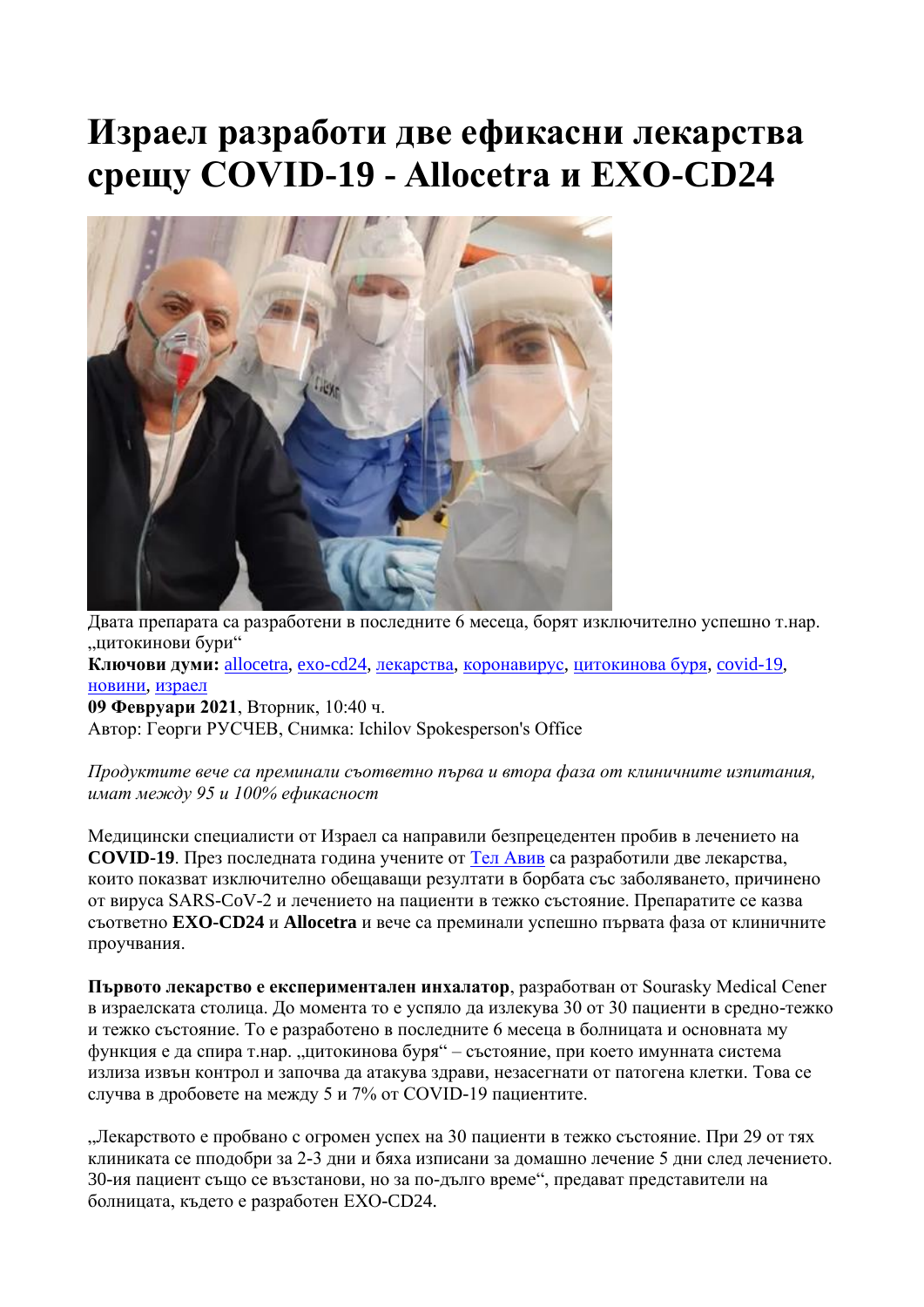## **Гърция проявява интерес към "чудодейно" израелско лекарство срещу Ковид-19**

### **По време на пресконференция с Мицотакис Нетаняху показа флакон с медикамента**

08.02.2021 | 23:09 Редактор: Радостина Димитрова



Най-голямата болница в Гърция ще участва в изпитанията на израелско лечение на Ковид-19, след срещата между гръцкия премиер Кириакос Мицотакис и премиера на Израел Бенямин Нетаняху в Ерусалим, пише израелското англоезично издание The Jerusalem Post.

По време на пресконференцията с Мицотакис, Нетаняху показа флакон, който той нарече "чудодейно лекарство", добавяйки: "Ако сте заразени с коронавирус и сте сериозно болни и имате белодробен проблем вземете това вдишайте го и ще се почувствате по-добре."

Нетаняху каза, че по-рано през деня се е срещнал с проф. Надир Арбер, който е разработил новото лекарство EXO-CD24, и едно от първите неща, които Мицотакис попита, е дали Гърция може да участва в клиничните изпитвания.

Мицотакис заяви, че е "много щастлив", че е обсъдил въпроса за това ново лекарство, което привлече вниманието на международната преса.

"Ако приемем, че можем да преодолеем регулаторните препятствия, Гърция ще се радва да участва в клинични изпитвания", добави той. "Всички ние бихме много облекчени, ако намерим лекарство, което да лекува самата болест."

Медицинският център "Сураски" в Тел Авив (болница Ичилов) заяви в петък, че 29 от 30 пациенти, получили лечението с EXO-CD24, са се възстановили за три до пет дни, предаде "Фокус".